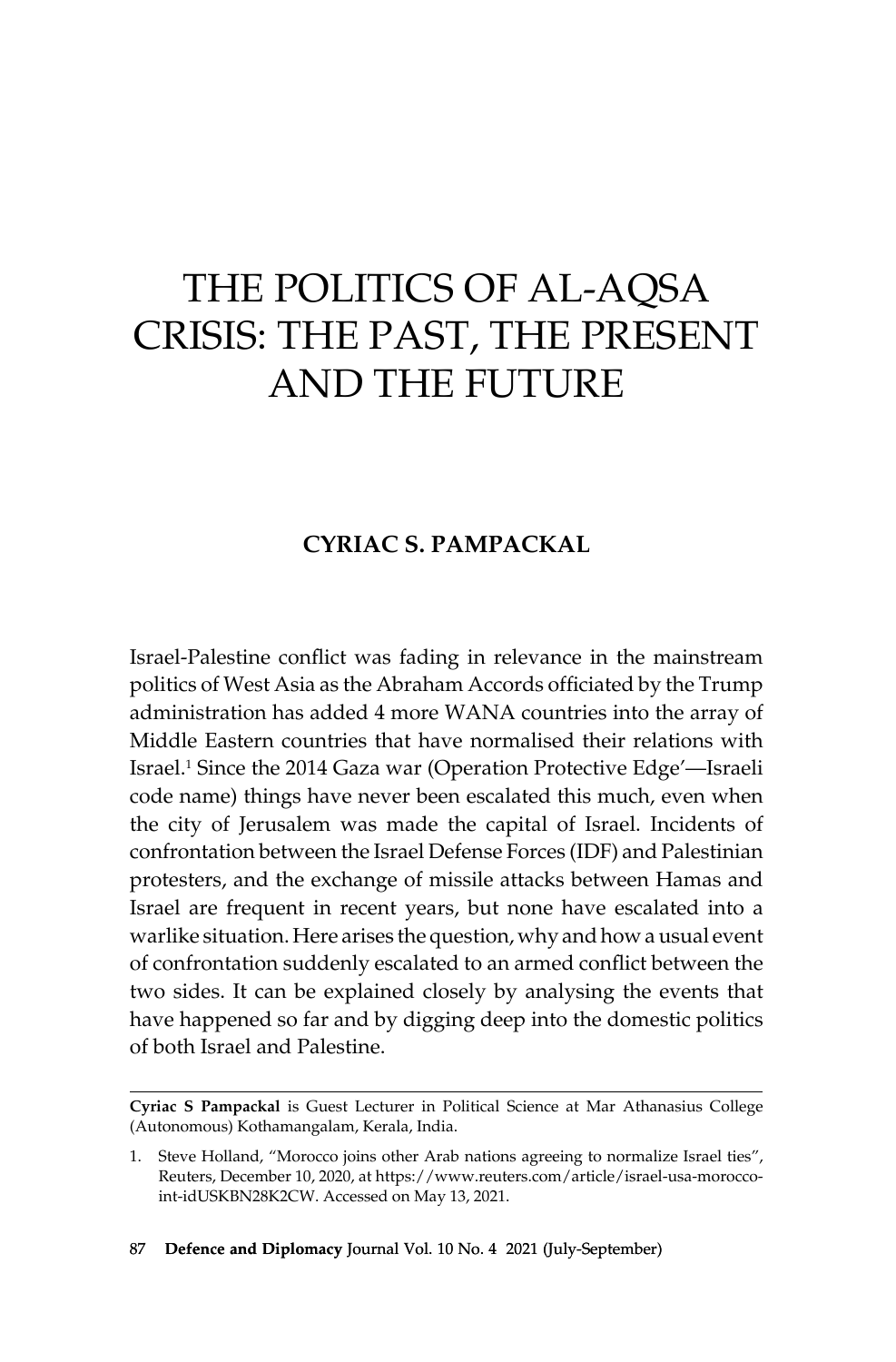#### **A Real-Estate Dispute to the Al-Aqsa Raid**

The new set of confrontations started on April 12, 2021, when Israeli police started imposing restrictions around the Damascus Gate, which is usually a popular gathering spot for Palestinian protests during the month of Ramadan.<sup>2</sup> Four days after, the Israeli authorities limited the number of people who can be admitted for prayers at Al-Aqsa Mosque, which is the third holiest place of Sunni Islam. Despite the restrictions and a 10,000-head limit, several tens of thousands of Palestinians made unsuccessful attempts to enter Al-Aqsa for prayers.<sup>3</sup> Since then, exasperation has been brimming and there has been an uptick in violent confrontations between Israeli police and Palestinians in the region.

The recent chapter of this sequence of violence was triggered by the threat of a looming eviction of six Palestinian families in the neighbourhood of Sheikh Jarrah, which was belittled by Israeli officials as "a real estate dispute".<sup>4</sup> The Jewish Trust, which claims to own the land, posits that the Palestinian houses that were built in the 1950s are over the ancient tomb of a revered Jewish High Priest Shimon HaTzadik.<sup>5</sup> On the contrary, the Palestinian leaderships propound that these attempts of eviction by Israeli authorities are part of a larger ploy to ethnically cleanse the neighbourhood, which is right outside the city walls of Old Jerusalem, which all Abrahamic religions consider holy. On May 7, 2021, the tension escalated to violent clashes between the Palestinian mob and Israeli police eventually injuring hundreds of Palestinians and a couple of dozens of Israeli policemen.

Days before Ramadan, this "real estate dispute" has escalated into a crisis in the city of Jerusalem as Israeli police armed with rubber bullets, stun grenades, and tear gas confronted Palestinian

<sup>2.</sup> Prabhash K. Dutta, "Al-Aqsa violence: Why Israel and Palestine are going at one another again", *India Today*, May 11, 2021, at https://www.indiatoday.in/ world/story/al-aqsa-violence-why-israel-and-palestine-are-going-at-one-anotheragain-1801365-2021-05-11. Accessed on May 13, 2021.

<sup>3.</sup> Ibid.

<sup>4.</sup> Patrick Kingsley, "Evictions in Jerusalem Become Focus of Israeli-Palestinian Conflict", *New York Times*, World, Online Edition, May, 7, 2021, at https://www.nytimes. com/2021/05/07/world/middleeast/evictions-jerusalem-israeli-palestinian-conflictprotest.html. Accessed on May 13, 2021.

<sup>5</sup>. Ibid.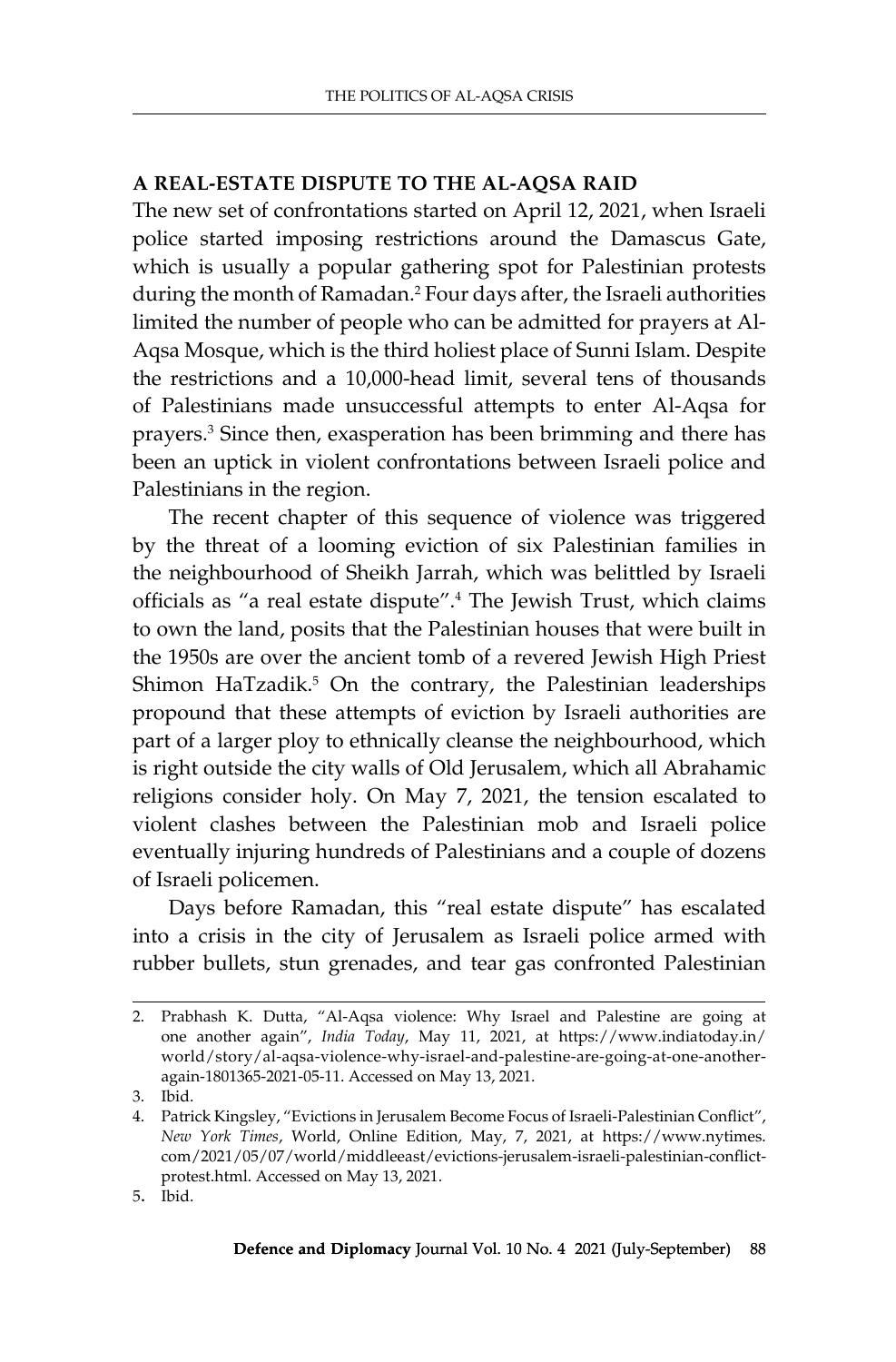protesters who were armed with stones and Molotov cocktails.<sup>6</sup> The Israeli efforts to dispose of the protests ahead of the Jerusalem Day rally conducted by the Israeli right-wing parties turned into a standoff when Palestinian protesters took their stronghold at the Al-Aqsa Mosque. Israeli police swiftly took over the Al-Aqsa Mosque along with its compound Haram esh-Sharif, which is also known as the Temple Mount which holds the holiest Hebrew place of worship, the Wailing Wall.<sup>7</sup> This aggressive step destabilised the security situation in the neighbourhood and invoked widespread protest from Palestinian authorities. The situation has grown into a warlike scenario where both IDF and Hamas have exchanged over a couple of thousand rockets and airstrikes over a week-span of time, resulting in casualties in both Palestinian and Israeli sides. Hamas, over the period of conflict, has launched over 4,350<sup>8</sup> rockets into Israeli territory and IDF in return has conducted about  $1,450^{\circ}$  airstrikes. While the higher frequency of rockets breached the security of Iron Dome defence system, shattering the Israeli invincibility, IDF also has struck back into Gazan territory with overwhelming force. The high intensity counterstrikes made by IDF against civilians, media houses have invoked widespread criticism around the world and have mounted great diplomatic pressure on Israel to put an end to the crisis. The Israeli airstrikes did manage to eliminate several high-profile Hamas leaders but at the cost of huge collateral damage. Meanwhile, the peace efforts spearheaded by the UN and other nation states remained fruitless as both the parties continued to target civilian population.

While the situation furthered, the chaos spread into a greater scenario as ethnically mixed cities under the Israeli territories saw uplift in protests and demonstrations, which led to riots and violent

7. Ibid.

<sup>6.</sup> Stanly Johny, "What is happening in Jerusalem", *The Hindu*, May, 11, 2021, at https://www.thehindu.com/news/international/explained-what-is-happening-injerusalem/article34532966.ece. Accessed on May 13, 2021.

<sup>8.</sup> Nidal al-Mughrabi, Rami Ayyub and Jonathan Saul, "Israel and Hamas both claim victory as ceasefire holds", Reuters, May 21, 2021, at https://www.reuters. com/world/middle-east/gaza-truce-between-israel-hamas-begins-mediated-byegypt-2021-05-20/. Accessed on June 7, 2021.

<sup>9.</sup> Morgan Winsor, "Israel unleashes more airstrikes on Gaza Strip, after deadliest single attack so far", *ABC News*, May 18, 2021, at https://abcnews.go.com/International/ israel-unleashes-airstrikes-gaza-strip-deadliest-single-attack/story?id=77731209. Accessed on June 7, 2021.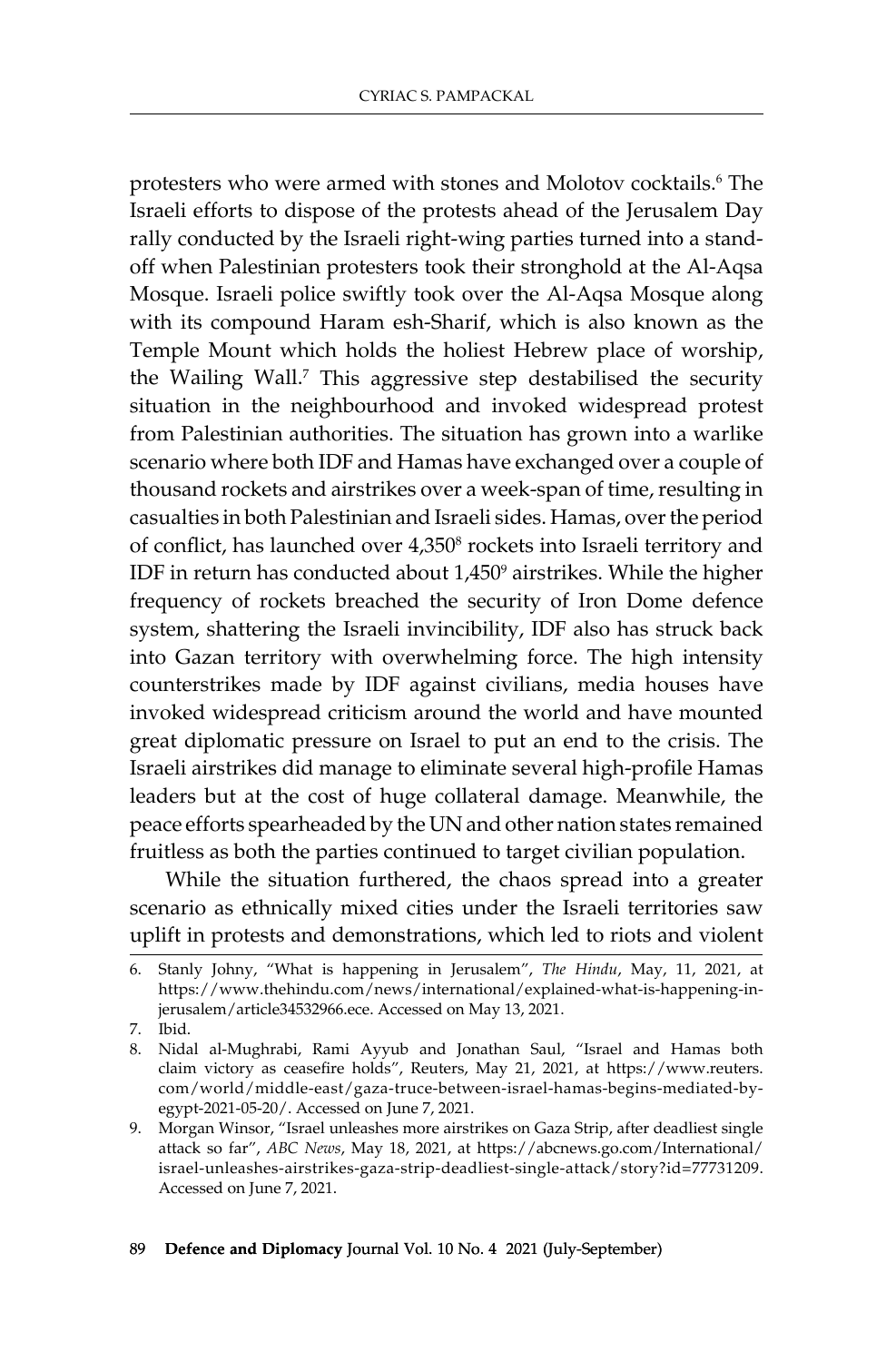clashes between different ethnicities and the security forces deployed. In addition to the mounting domestic situation, the non-Palestinian border lands of Israel also witnessed some transgressions as missiles were fired onto Israeli territory from Lebanon and Syria. When the newly heralded chapter of Israeli-Palestine conflict saga, which lasted 11 days, came to an end as the result of ceasefire efforts made by the Egyptian delegations, it had consumed 255 lives on the Palestinian side and 12 lives on the Israeli side.

# **A Contest to Reap the Political Dividends**

In the last two years, even after four elections, the incumbent rightwing Likud party led by Prime Minister Benjamin Netanyahu failed to achieve a majority in Knesset, the 120-seats Israeli parliament. In the last elections, the Likud party was able to secure only 30 seats and the ruling coalition fell 7 seats short of attaining a simple majority.<sup>10</sup> Allegations of corruption and scams have made the incumbent Likud government nosedive in popularity among the Israeli population. In addition to that, Israel's neighbourhood, except Palestine, is becoming friendlier than ever. The more the Arab neighbourhood became peaceful, the need for a right-wing party at the helm for the protection of Israel was on a decline and issues of governance and corruption started to occupy the centrepiece of the Israeli political realm. This has led to the rise in popular support for other centrist and left parties, such as the major opposition party, Yesh Atid. However, the current escalation has enabled the Likud party to draw more support from the Israeli public especially because of the aggressive retaliation that Hamas has managed to organise. In addition to that, the successful attempts made by Hamas to penetrate Israel's Iron Dome defence system<sup>11</sup> have inflicted heavy damage on the image of an impregnable Israel which may encourage other

<sup>10.</sup> Steve Hendrix, "Netanyahu has no clear path to remain prime minister, official Israeli election results show", *The Washington Post*, Midwest, Online Edition, March 26, 2021, at https://www.washingtonpost.com/world/middle\_east/israel-electionnetanyahu-final-results/2021/03/25/09dc5758-8d81-11eb-a33e-da28941cb9ac\_story. html. Accessed on May 13, 2021.

<sup>11.</sup> Campbell MacDiarmid, "How Hamas pierced Israel's famous Iron Dome shield", *The Telegraph*, World, Online Edition, May 12, 2021, at https://www.telegraph.co.uk/ news/2021/05/12/hamas-pierced-israels-famous-iron-dome-shield/. Accessed on May 13, 2021.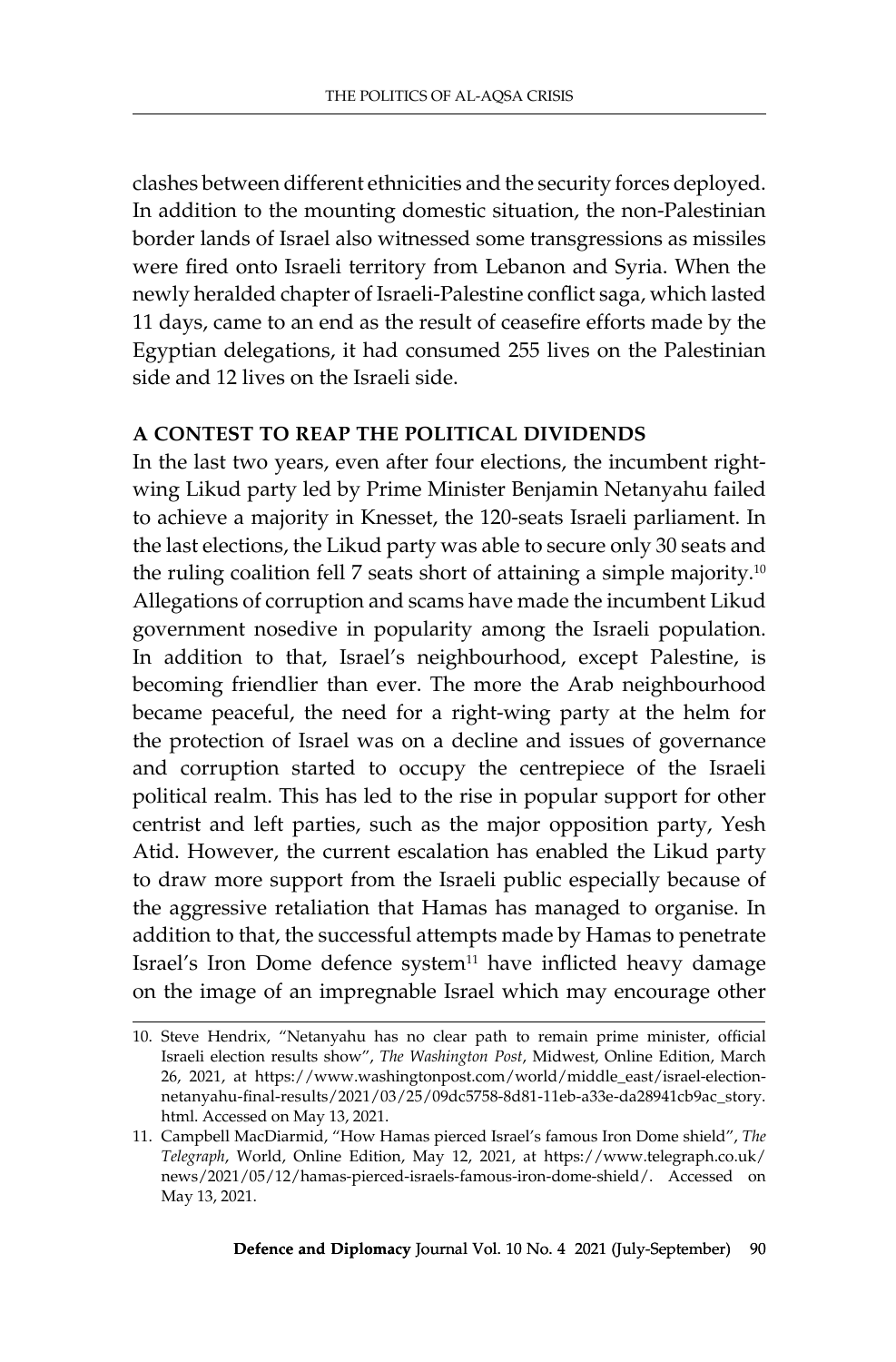adversaries of Israel to attempt an offence against Israel. Sensing this political advantage that was developing in favour of the Likud party, the opposition who were disarrayed for the last two years and four elections managed to find a consensus despite their stark ideological differences. In a surprising move, the main opposition party, Yesh Atid, a centrist party, forged an alliance with Yamina, a far-right party, thereby ousting the incumbent regime that was working as a caretaker government. This political deal struck between unlike allies of the Israeli political spectrum has prevented Benjamin Netanyahu and the Fatah party from reaping the political dividends of the Al-Aqsa crisis. As the deal unfolds, Naftali Bennett from the Yamina is likely to be the Prime Minister for the first two years of the tenure. This consensus can be viewed as the intelligent political step by Yair Lapid, allowing a hardliner to accede to power in this tumultuous situation.

#### **Hamas: Accomplishing the Impossible**

In a similar manner to their Israeli counterpart Fatah, Hamas too is facing severe criticism in the domestic politics of the Gaza strip as they have failed to deliver on the promises that they have made while ascending to the Gazan leadership. Since it acceded to power, Hamas' efforts to deal with the Israeli blockade on the Gaza strip and to revive the Gazan economy, which is under dire crisis, have been unfruitful.<sup>12</sup> In addition to the unsuccessful crisis handling in the Gaza strip, Hamas is engaged in a political struggle with the Fatah which still holds the office of Palestinian Authority based in the West Bank, despite the Hamas majority in the Palestine Legislative Council. Last April, Palestinian President Mahmoud Abbas has postponed the Palestinian parliamentary elections amid the standstill with Israel on the dispute over the voting process in East Jerusalem, which is under Israeli occupation. Hamas, which was considered the most likely to win the elections amid the declining popular support for President Abbas, questions the democratic legitimacy of the present Palestinian Authority which lacks a majority in the

<sup>12.</sup> UNCTAD, "Israeli occupation cost Gaza \$16.7 billion in past decade—UNCTAD estimates", November 25, 2020, at https://unctad.org/news/israeli-occupation-costgaza-167-billion-past-decade-unctad-estimates. Accessed on May 14, 2021.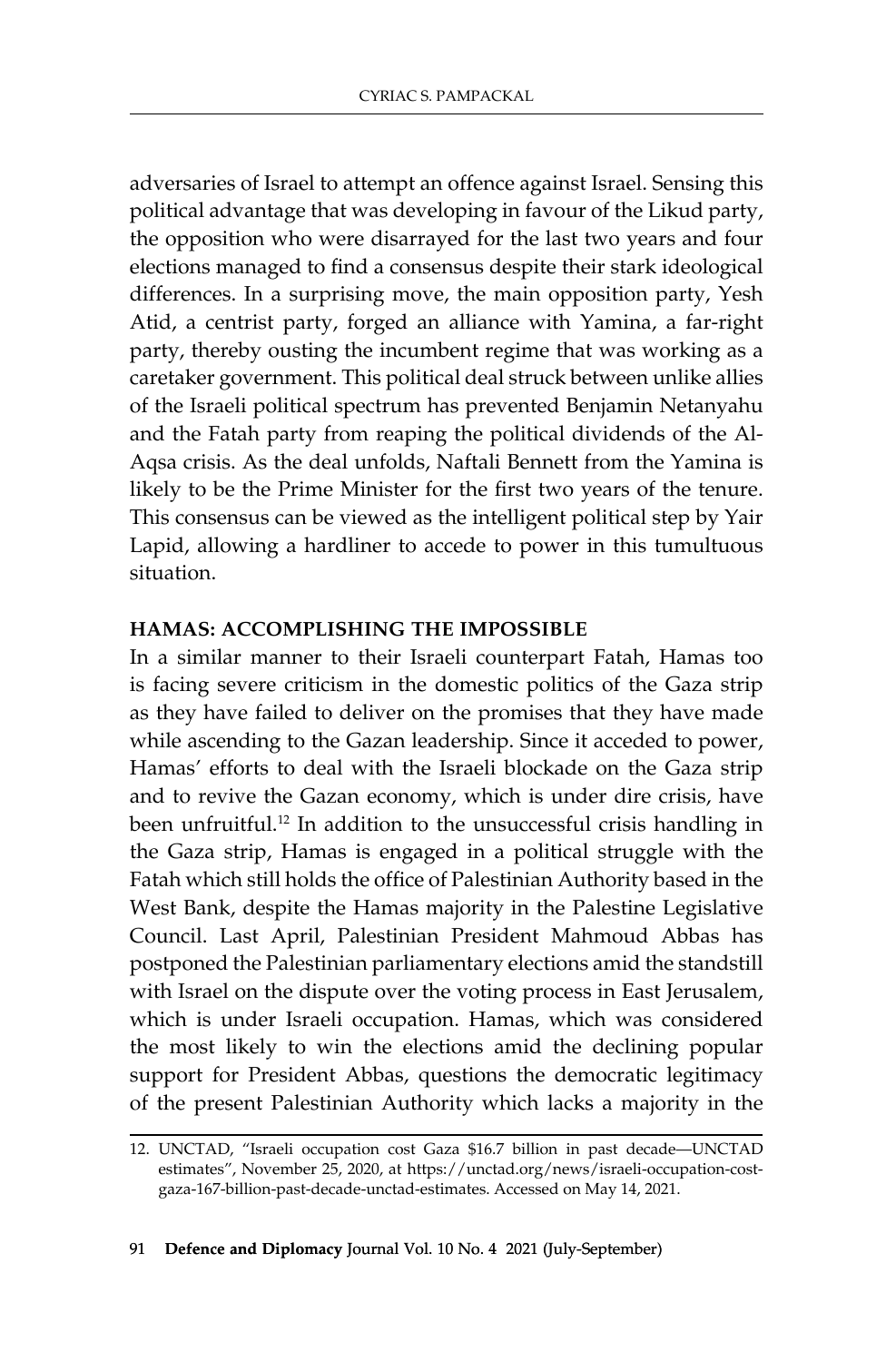Palestinian Legislative Council. The postponed election was a door for Hamas to become the sole Palestinian Authority, defeating Fatah whom Hamas criticises for taking a soft stand against Israel and its incursions. The crisis at Al-Aqsa was a golden opportunity for Hamas to sideline Fatah in Palestinian politics. Even though this confrontation was staged entirely in the West Bank, Hamas gave an ultimatum to Israel to withdraw its forces from Al-Aqsa Mosque and to leave East Jerusalem. When the demand was not met as expected, Hamas responded to the Israeli occupation even more aggressively than they did in the 2014 Gaza war.

Hamas is already victorious in this chapter of confrontation, as they have successfully sidelined Fatah and made a loud statement that it is the only the Palestinian party that can stand up to Israel. In addition to that, the nature of Hamas attacks reveals that they are not the very same ragtag militia group that they once were. They were successful in penetrating Israeli defences, especially the Iron Dome which was hailed as impregnable. Hamas launched over 850 missiles into Israeli territory, including major cities such as Tel Aviv and even towards Jerusalem, in less than 48 hours after the expiry of the ultimatum given to Israel.<sup>13</sup> The frequency of Hamas missile strikes during the initial 48 hours was around 425 per day while it was just 80 per day during the Gaza war in 2014, which can be interpreted as a 431.25 per cent increase in intensity. This increase in intensity in short and medium-range missile attacks has brought down the efficiency of Iron Dome to 85 per cent which has resulted in Israeli casualties.<sup>14</sup> Thus Hamas has made a double gain by sidelining Palestinian Authority Fatah and has dealt a severe blow to Israel's invincibility during the initial phase of the conflict. Moreover, Hamas maintained this increased intensity and kept the average of missile strikes around 400 per day throughout the crisis. The immense missile strikes by Hamas have proved that the Israeli blockade has had a minimal effect on the strike capabilities of Hamas. Though, Hamas has misjudged

<sup>13.</sup> Stanly Johny, "Did Israel misjudge Hamas's response?", *The Hindu*, May 12, 2021, at https://www.thehindu.com/news/international/news-analysis-did-israel-misjudgehamass-response/article34540932.ece?homepage=true&utm\_campaign=socialflow&fbc lid=IwAR0B\_UQTzvqEeWwVxLvJD5u1pUgui4wHAftLOmkFPzagN8ccB\_Zf5o--SwQ. Accessed on May 13, 2021.

<sup>14.</sup> Ibid.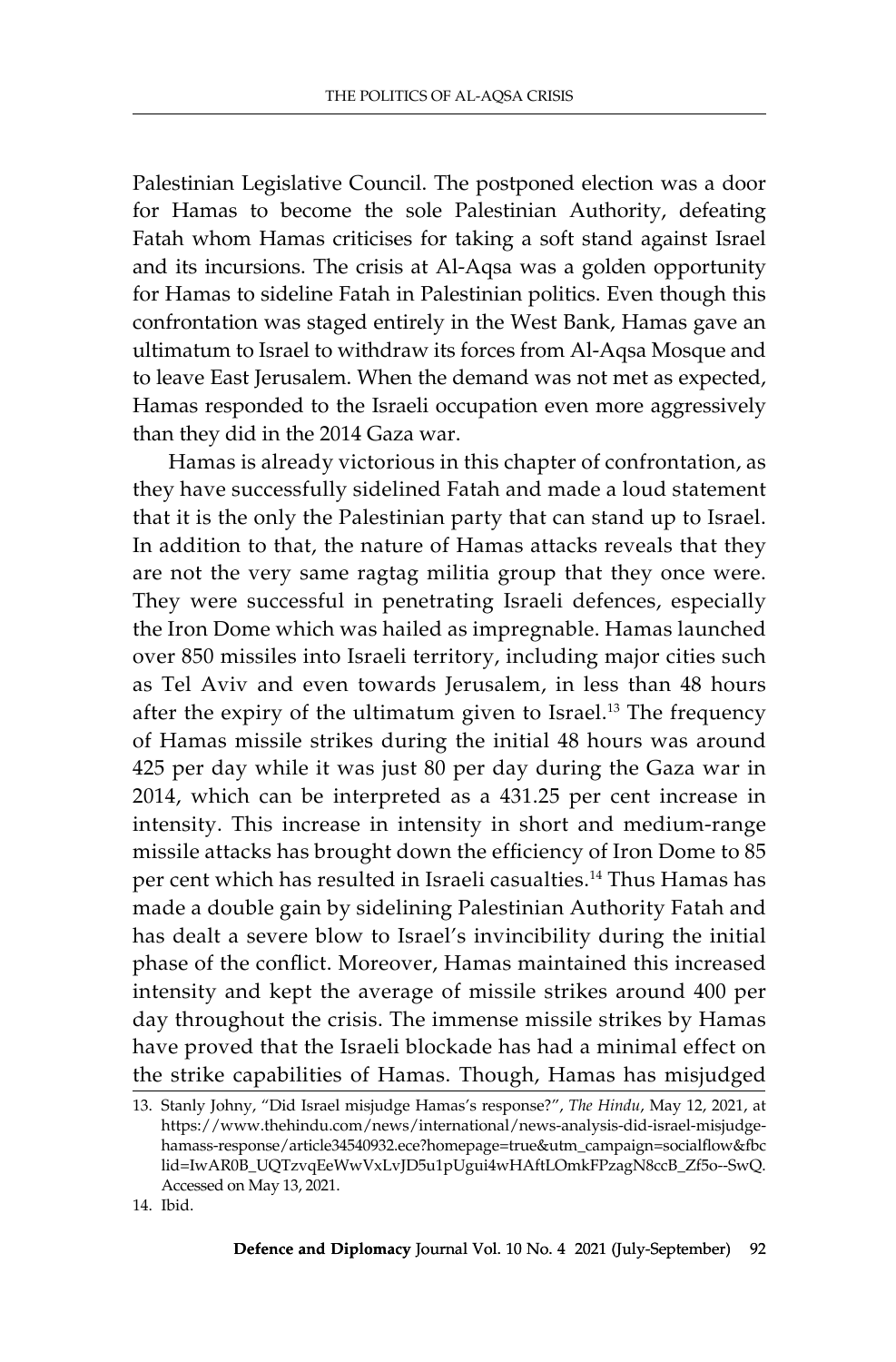the intensity of retaliation from the IDF as the counterstrikes have claimed several civilian lives including women and children.

# **Post Crisis Developments**

Politically, the Al-Aqsa crisis has invoked a huge response on the banks of the River Jordan; both Israeli and Palestinian politics are being stirred up and have led to the ousting of the then Israeli Prime Minister Benjamin Netanyahu from power.15 The aftermath in Israeli politics is quite visible as there is a leadership change from an unlikely alliance. Before the crisis, Israeli politics were in mayhem for two years, as no party or alliance was able to find the required majority in the Knesset, as the seats were scattered among different political parties throughout the last four successive elections.

The Al-Aqsa crisis brimmed over in such a political situation where the formation of a stable government seems to be elusive. The consensus between the right-wing alliance, Yamina and the centrist-liberal-socialist parties including the Yesh Atid, Blue and White, the Labour Party, Yisrael Beiteinu, New Hope, Meretz, and the United Arab List is largely driven by the outcome of the crisis.16 They were able to criticise the then government led by the Likud party and managed to prevent the Likud from harnessing the nationalist sentiments that were on a rise during the crisis, by avoiding another election that may have mandated in Likud's favour. The accession of Naftali Bennett to the prime minister's position is a reflection of how the political alliances are trying to transform the nationalist sentiment into popular support. The growing support for the centrist liberals in Israeli politics over the years due to corruption and the stable situation on the border has suddenly met with a death warrant after the eruption of the crisis and the popular support has started reverting to the right wing. The effort made by the Yesh Atid leader and chairman, Yair Lapid, by giving up his claims on the prime minister's position and inviting Yamina alliance leader Naftali Bennett, whose alliance holds only

<sup>15.</sup> Jeffrey Heller, "Netanyahu out, Bennett in as Israel marks end of an era", Reuters, June 14, 2021, at https://www.reuters.com/world/middle-east/israels-knesset-vote-newgovernment-end-netanyahus-record-reign-2021-06-13/. Accessed on June 29, 2021. 16. Ibid.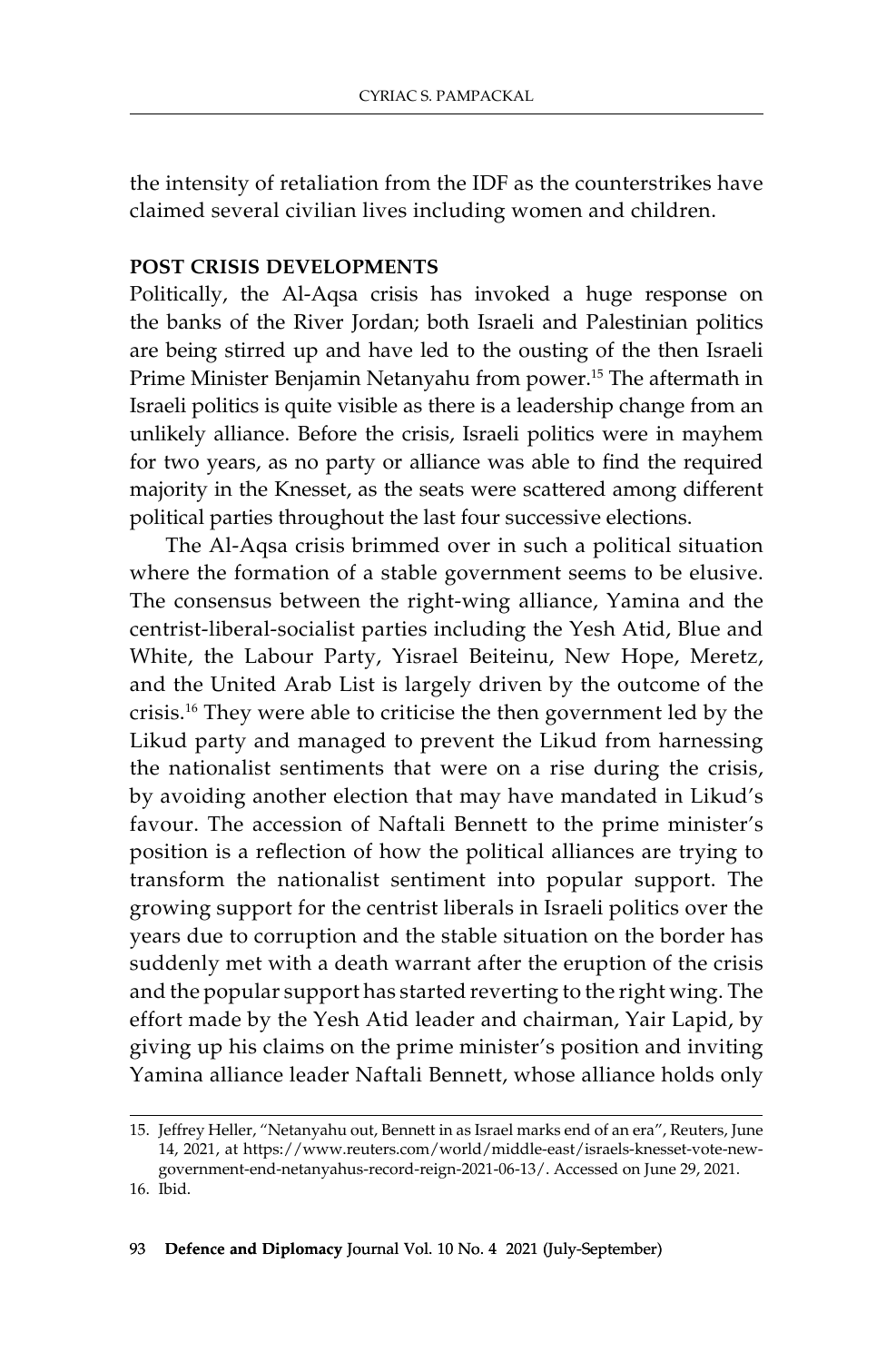7 seats in the Knesset, $17$  can be seen as a desperate action to avert another election amid a pro-right-wing nationalist situation.

The future of Israeli politics will be primarily based on four major issues; the first one would be how the investigation on the corruption charges against the former prime minister Benjamin Netanyahu would develop; the second one how Israel's weakened position in the international stage is dealt by the new regime; the third would be the new government's take on the Palestinian statehood; and finally how long the newly webbed alliance would last. The first issue would be impacting slightly lighter than the other three on Israeli politics, the corruption accusation on Benjamin Netanyahu had already inflicted an electoral toll on the Likud party. The present government has already begun its efforts to patch up the international image damaged by the crisis and it has also initiated diplomatic engagements with many of its neighbours and allies.<sup>18</sup> The present Israeli government's stand on the issue of Palestinian statehood will be an irritant factor to the new ruling alliance as the stakeholders in the alliance differ in this matter. This may pose a great challenge for the alliance on the fourth issue: its survival. The amalgamation of unlike political parties is not a rare scenario across the globe, but most of them have met an early termination due to the lack of consensus on many eco-political issues. Naftali Bennett's Prime Minister Post is a by-product of the political chess game move made by Yair Lapid, but it may not be enough to make Bennett dilute his stand on Palestinian statehood and reach a consensus with his ally in this regard. If the alliance has to follow Bennett's tough stand on the Palestinian issue it is going to weaken the stability of the alliance, as there are mutually contradicting interest parties in the alliance. The prolonged survival of the alliance is less likely to sustain as the ruling allies have varied interests on multiple issues. In politics, parties with dissimilar interests may attract each other and find a transient consensus, but not for long.

In Palestine, the Al-Aqsa crisis has helped Hamas to emerge as a

<sup>17.</sup> The Knesset, "Current Knesset Members", at https://knesset.gov.il/mk/eng/ MKIndex\_Current\_eng.asp?view=1. Accessed on June 29, 2021.

<sup>18.</sup> Associated Press, "Israel's new government gets to work after Netanyahu ouster", *The New Indian Express*, June 14, 2021, at https://www.newindianexpress.com/ world/2021/jun/14/israels-new-government-gets-to-work-after-netanyahuouster-2316081.html. Accessed on June 29, 2021.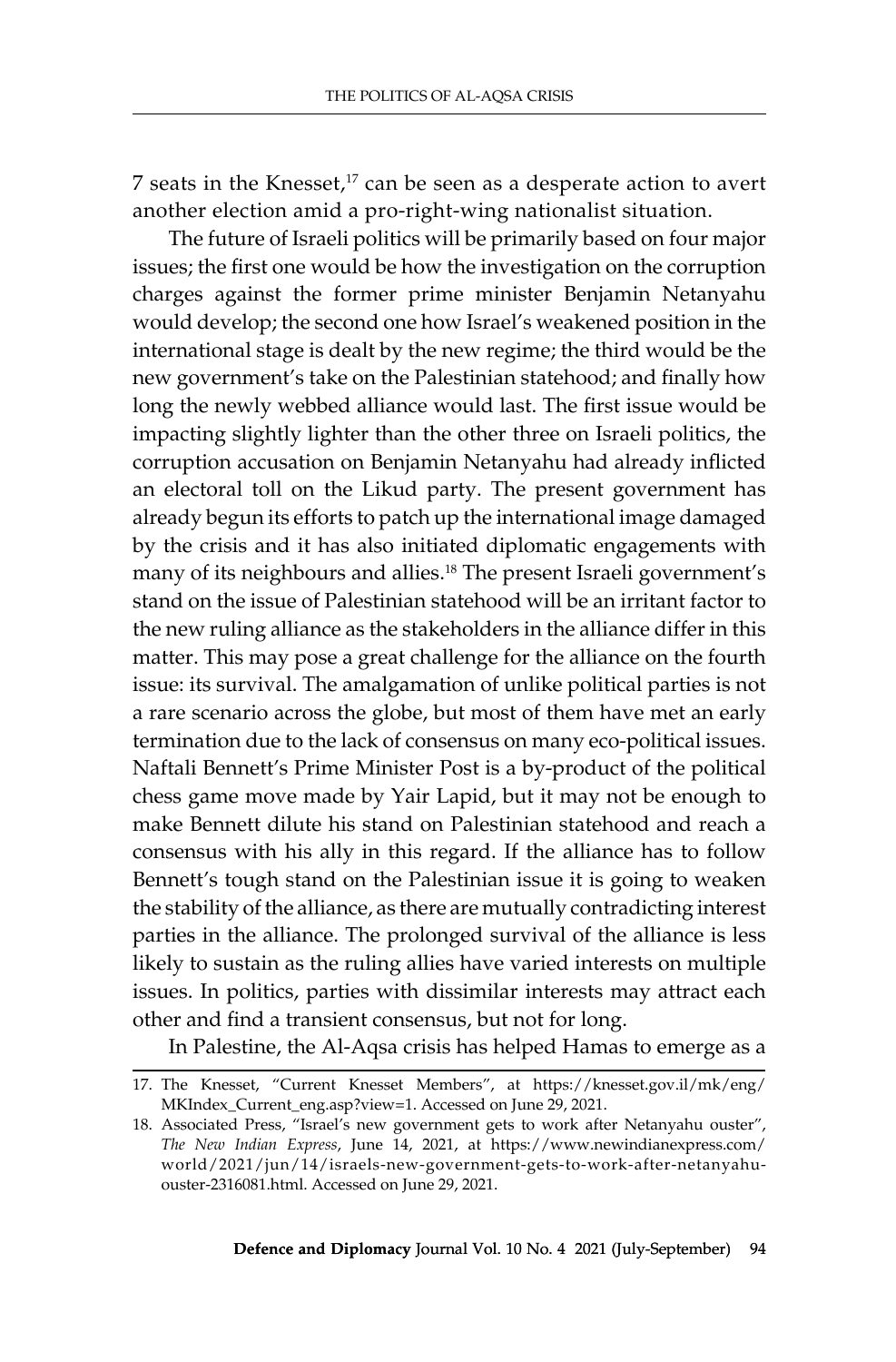legitimate representative of Palestinian cause. Contrary to the Israeli situation, Hamas was able to reap significant political benefits from the crisis. For instance, a recent poll conducted by the Palestinian Center for Policy and Survey Research found that Hamas enjoys an approval rate of 53 per cent as "the most deserving in representing and leading the Palestinian people",19 while the present Palestinian President Mahmoud Abbas' approval rate has plummeted to 14%.<sup>20</sup> The same poll found that 77 per cent<sup>21</sup>of Palestinian people think that Hamas won the recent crisis, as Israel's invincible image was shattered and it was cornered on the international stage. The plummeting support for President Abbas and Fatah party from the Palestinian masses is another blow for Abbas and the Fatah which is already in a deep legitimacy crisis. Once championing the Palestinian democracy, the Fatah-led Palestinian Authority had called off a democratic process in last April for the sake of its political survival. In addition to that, the assassination of an Abbas critic has inflicted huge damage on the image of Fatah and President Abbas, as protest is erupting across Palestine.<sup>22</sup> On the other hand, Hamas is extending its influence over to West Bank as it has already proven that it is the only political entity that can return the counteroffensive to illegal Israeli occupation.

# **Diplomatic Implications for India**

Throughout the crisis, India maintained a balanced stance on the Al-Aqsa crisis, as it has maintained its balanced relations with both Israel and Palestine for decades. India and Israel were strengthening their bilateral relations at a rapid rate, especially substantiating it with defence partnership deals. Even after a regime change in Israel, this positive growth would most likely continue as India-Israel ties are bedrocked on defence sales averaging \$ 1 billion per annum. Moreover, the newly acceded regime is looking at New Delhi as

<sup>19.</sup> Joseph Krauss, "Poll finds dramatic rise in Palestinian support for Hamas", *AP News*, June 15, 2021, at https://apnews.com/article/hamas-middle-east-science-32095d8e13 23fc1cad819c34da08fd87. Accessed on June 29, 2021.

<sup>20.</sup> Ibid.

<sup>21.</sup> Ibid.

<sup>22.</sup> Aaron Boxerman, "Protests after death of Abbas critic reflect growing crisis over PA's legitimacy", *The Times of Israel*, June 27, 2021, at https://www.timesofisrael. com/protests-after-death-of-abbas-critic-reflect-growing-crisis-over-pas-legitimacy/. Accessed on June 29, 2021.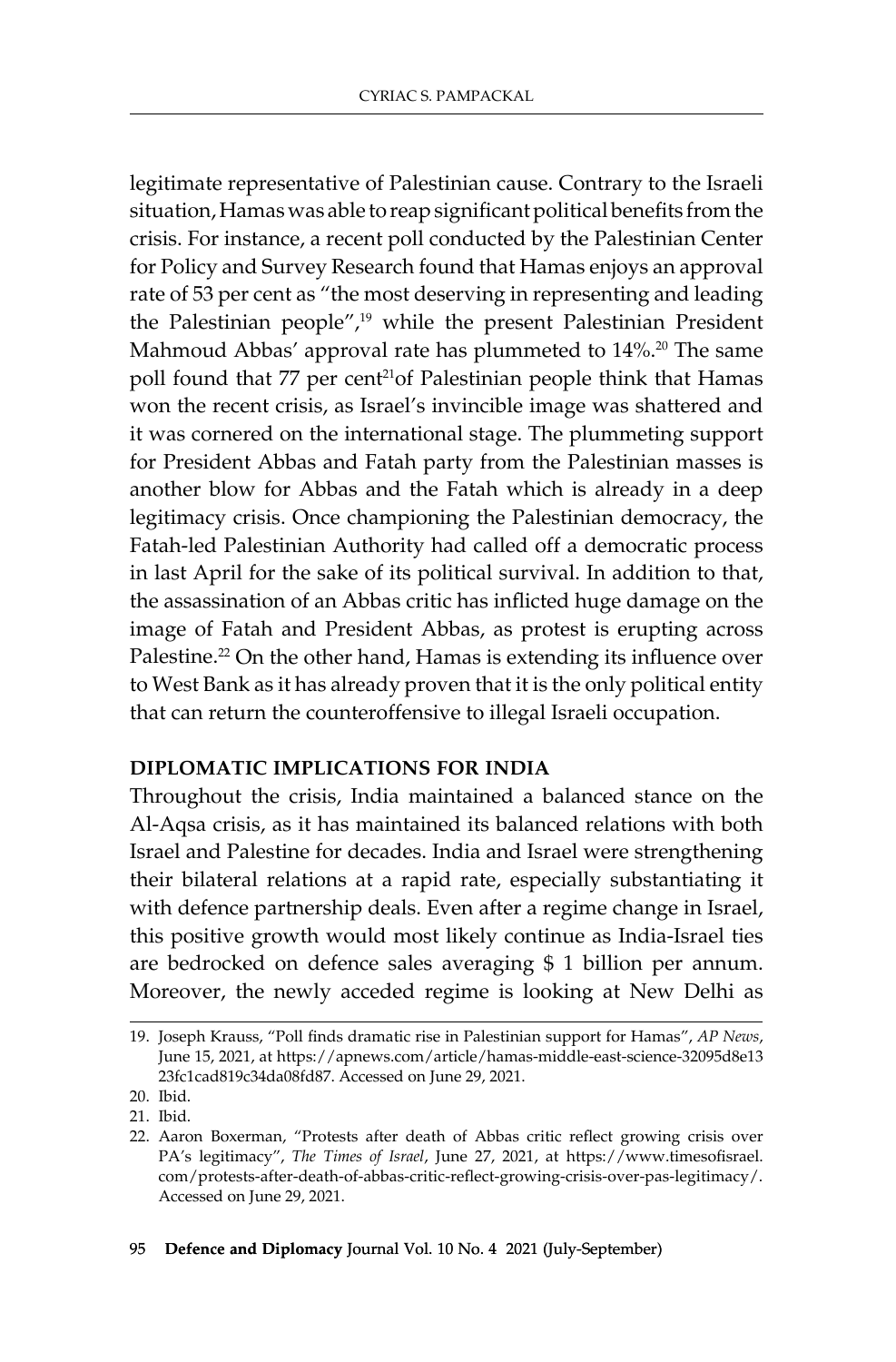a promising strategic partner in the Indian Ocean Rim, which is evident from the mutual statements of acknowledgement and respect exchanged by New Delhi and Tel Aviv. Newly acceded Israeli Prime Minister Naftali Bennett stated that he is looking forward to working with PM Modi to further develop the relations between India and Israel, in his reply to the congratulatory remarks made by the Indian counterpart.<sup>23</sup> Furthermore, Yair Lapid, the Foreign Minister of Israel also tweeted that he looks forward to advancing the strategic relations between India and Israel, as a response to the congratulatory tweet made by his Indian counterpart.<sup>24</sup> Sequentially both countries initiated ambassador level talks to enhance industrial and defence cooperation which was followed by Air Chief Marshal R. K. S. Bhadauria's visit to Israel. As per IAF sources, Air Chief Marshal Bhadauria's visit included discussions on enhancement in the depth and scope of bilateral exchanges between the two Air Forces.25 Currently, IAF has plans to revive Project Cheetah, which involves the upgradation of IAF's Medium Altitude Long Endurance (MALE) Israeli Herons equipping them to perform specialised and longer surveillance missions and precision strikes.<sup>26</sup> This upgrade of Heron drones which equip them with the capability of satellite navigation and specialised sensors is expected to be worth around \$ 675 million.<sup>27</sup> In addition to that, New Delhi abstained from the UNHRC vote against Israel to set up an enquiry on human rights

<sup>23.</sup> PTI, "New Israeli PM Naftali Bennett: Looking forward to working with PM Modi to further develop warm relations", *India Today*, June 14, 2021, at https://www. indiatoday.in/india/story/new-israeli-pm-naftali-bennett-looking-forward-toworking-with-pm-modi-to-further-develop-warm-relations-1814627-2021-06-14. Accessed on August 13, 2021.

<sup>24.</sup> PTI, "Israel's new government will work to advance strategic relations with India: FM Yair Lapid", *The Economic Times*, June 14, 2021, at https://economictimes.indiatimes. com/news/defence/israels-new-government-will-work-to-advance-strategicrelations-with-india-fm-yair-lapid/articleshow/83506592.cms. Accessed on August 13, 2021.

<sup>25.</sup> Special Correspondent, "IAF Chief in Israel", *The Hindu*, August 4, 2021, at https:// www.thehindu.com/news/national/iaf-chief-in-israel/article35732691.ece#. Accessed on August 13, 2021.

<sup>26.</sup> Snehesh Alex Philip, "Project Cheetah set to take off, India to get upgraded & armed drones from Israel", *The Print*, August 3, 2021, at https://theprint.in/defence/project-cheetahset-to-take-off-india-to-get-upgraded-armed-drones-from-israel/708122/. Accessed on August 13, 2021.

<sup>27.</sup> Ibid.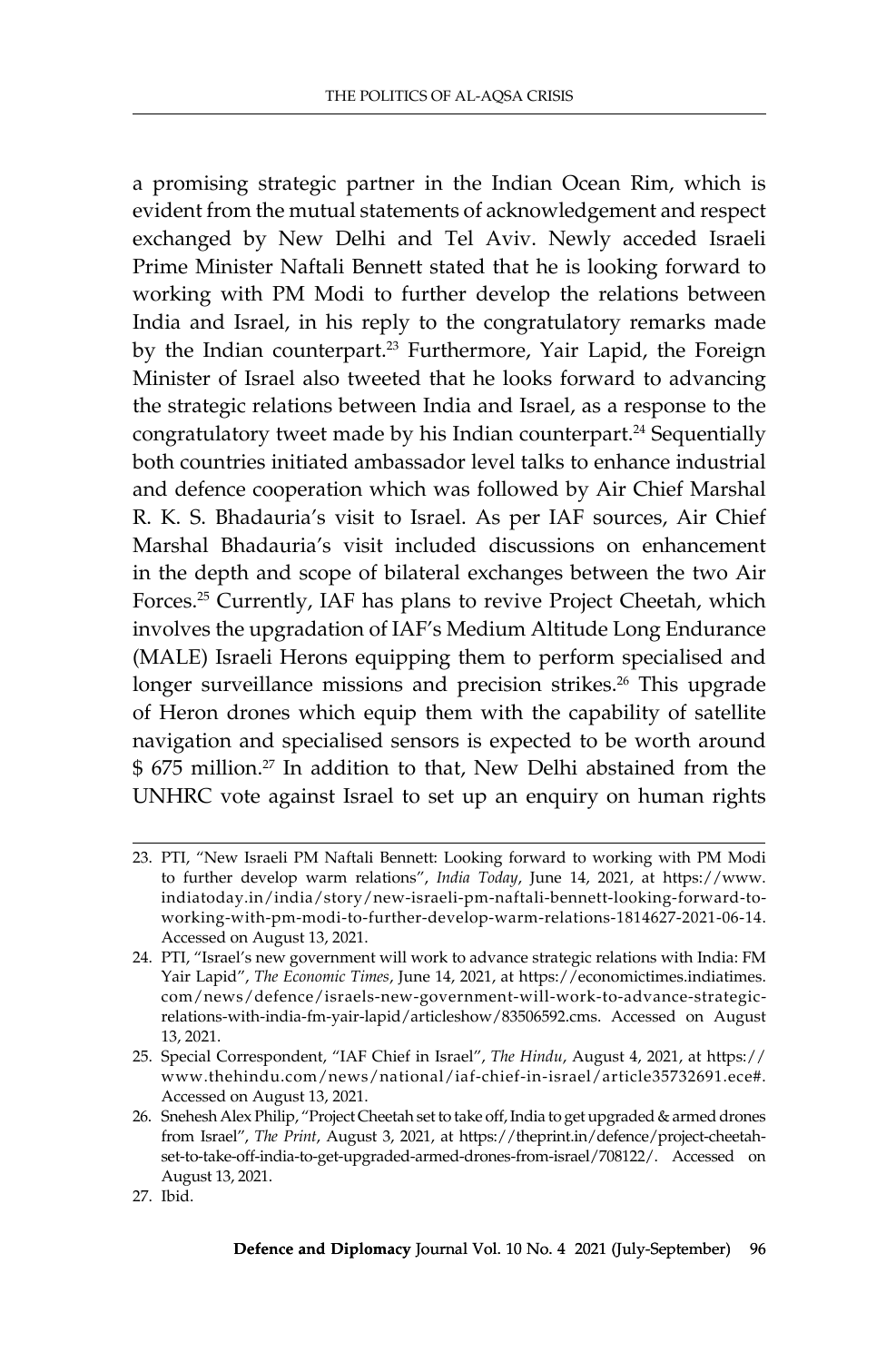violations in the recent chapter of conflict.<sup>28</sup> Though New Delhi's reply to the Palestinian letter regarding India's absention stated that it was following its long-standing tradition of being an impartial observer, New Delhi's diplomatic stand favouring Israel can be deciphered.

While New Delhi's relations with Israel continue to progress despite the regime change, its ties with the Palestinian side are slowly declining. Although New Delhi asserts its support for the two-state formula as a permanent solution for the plight of the Palestinian population, India has already started to drift away towards Israel. This drift away will soon transform into a rift in India-Palestine relations with the growing significance of Hamas in the Palestinian political realm. Hamas has already declared that it rejects the option of coexistence with Israel, which is in direct conflict with the Indian vision of peace in the region. If the major ideological differences which Hamas have with the Israel policy of the incumbent Palestinian Authority continue after it accedes to the Palestinian political mainframe, it will not align with the moral values of the long-served diplomatic solidarity for Palestine which New Delhi preserved for decades. This ideological rift, coupled with New Delhi's enhanced bilateral relations with Tel Aviv, will soon alienate Hamas-led Palestine in the coming years.

# **Conclusion**

Hamas' actions weigh more responsibility than ever before, because of the influence and authority it has on Palestine. In other words, Hamas cannot be considered as a militia group anymore and its actions will not go unaccountable, as it currently runs the administration over the Gaza strip. While Hamas has gained the political dividend of the confrontation in the early leg, they failed to de-escalate the situation quickly and kept the confrontation alive, only increasing the strike window for Israel. Even though Hamas has dealt a huge blow to Israel's security systems, exposing its weaknesses and establishing the fact that Israel cannot continue the occupation of Palestinian lands without serious repercussions, it failed to protect the Palestinian

<sup>28.</sup> PTI, "India abstains from voting on UNHRC resolution to probe Gaza conflict", *Business Standard*, May 28, 2021, at https://www.business-standard.com/article/ international/india-abstains-from-voting-on-unhrc-resolution-to-probe-gazaconflict-121052800612\_1.html. Accessed on August 13, 2021*.*